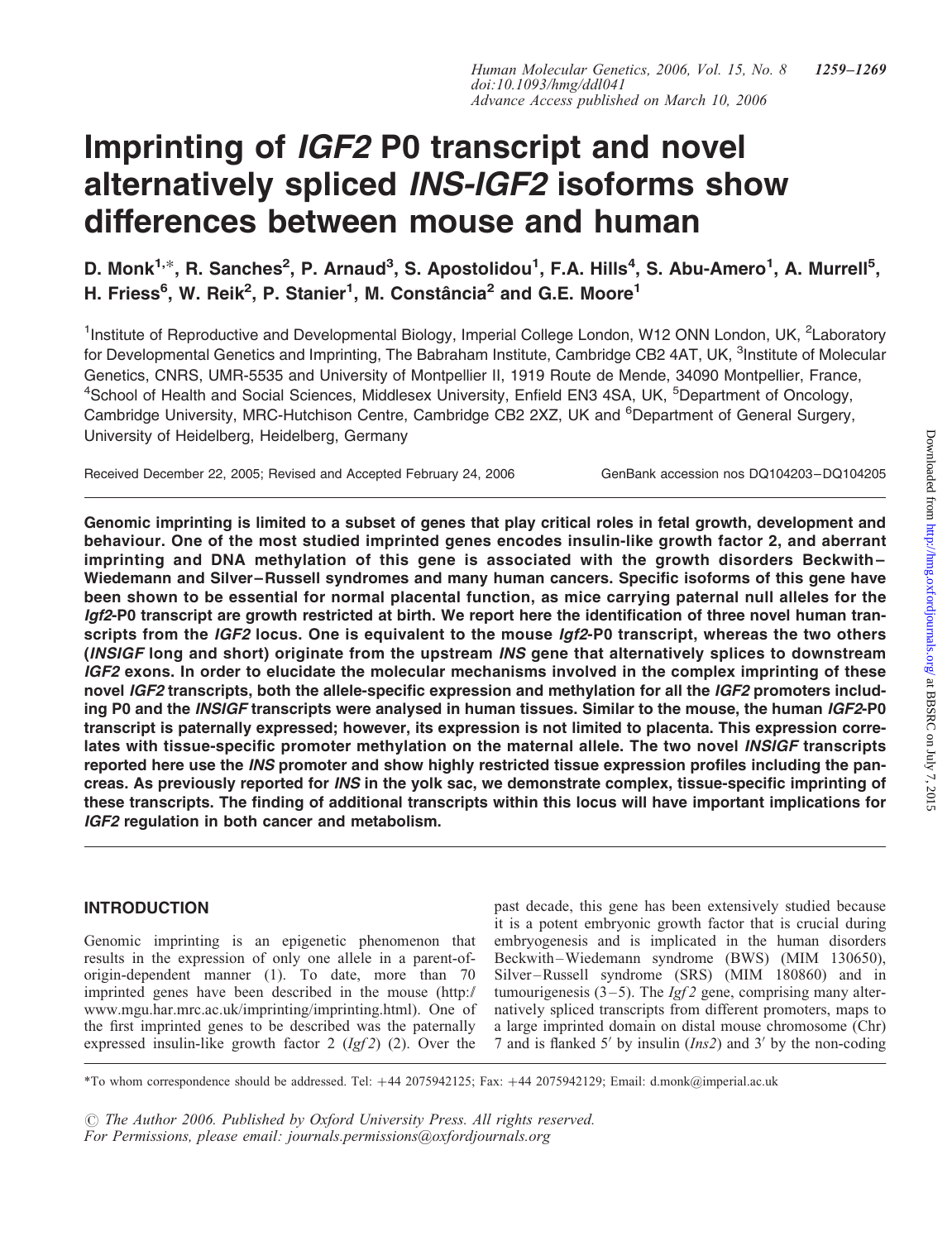

Figure 1. (A) Schematic scale diagram of the mouse  $Ig/2/H19$  domain on distal mouse Chr 7. The mouse  $Ig/2$  gene comprises multiple transcripts originating from unique promoters, all of which splice into the common protein-coding exons (shaded). The H19 untranslated gene is located  $\sim$ 72 kb distal of Igf2 and the *Ins2* gene  $\sim$ 9 kb proximal. Regions of differential methylation are shown, with the filled circles representing methylated and open circles the unmethylated regions. (B) Schematic scale diagram of the human INS, IGF2 and INSIGF transcripts. CpG islands and the splicing patterns of the sense and anti-sense transcripts are shown. The coding exons are shaded, and the positions of the SNPs are indicated by asterisks. The arrows represent the approximate positions of the RT–PCR primers.

H19 transcript, a region of conserved synteny with human Chr 11p15 (Fig. 1).

In both human and mouse, the paternal expression of Igf2 and Ins2 is closely linked to the expression of the reciprocally imprinted H19 transcript (6). Research into the imprinting control of this domain has revealed a complicated regulatory mechanism that utilizes multiple enhancers, boundary elements, histone modifications and complex physical DNA looping, which are all allele-specific and some of which are species-specific  $(7,8)$ . Many studies of the *Igf 2/H19* interval have implicated specific regions of differential DNA methylation as critical for correct allelic expression of these imprinted genes. The mouse Igf2/H19 domain is known to contain four differentially methylated regions (DMRs): DMR0 surrounding the region of the placental-specific P0 promoter (9); DMR1, situated 3 kb upstream of promoter P1, a region known to bind the transcription repressor GCF2  $(10, 11)$ ; DMR2, located at the 3'-untranslated region (UTR)

of  $Igf2$  (12,13); lastly, the  $H19$  imprinting control region (ICR) that has been shown to act as a methylation-sensitive boundary, binding the insulator protein CTCF (6,13,14). Sequence analysis has revealed the human *IGF2/H19* region shares many of the same features, with a few notable exceptions. These include the absence of a human DMR1 and, although both genes are associated with four different promoters, the human gene without a previously reported P0 has an upstream 'liver-specific' promoter, which has not been found in the mouse (15).

The expression of the different mouse  $Igf2$  transcripts is dependent on promoter usage, with P0-derived transcripts only expressed in the labyrinthine layer of the mouse placenta, whereas transcripts from the  $P1-P3$  are found throughout the developing embryo and placenta (9,16). The reported human  $IGF2$  transcripts (P2-P4) are found in both the developing embryo and the extra-embryonic material, with adult expression limited to P1-derived biallelic transcription in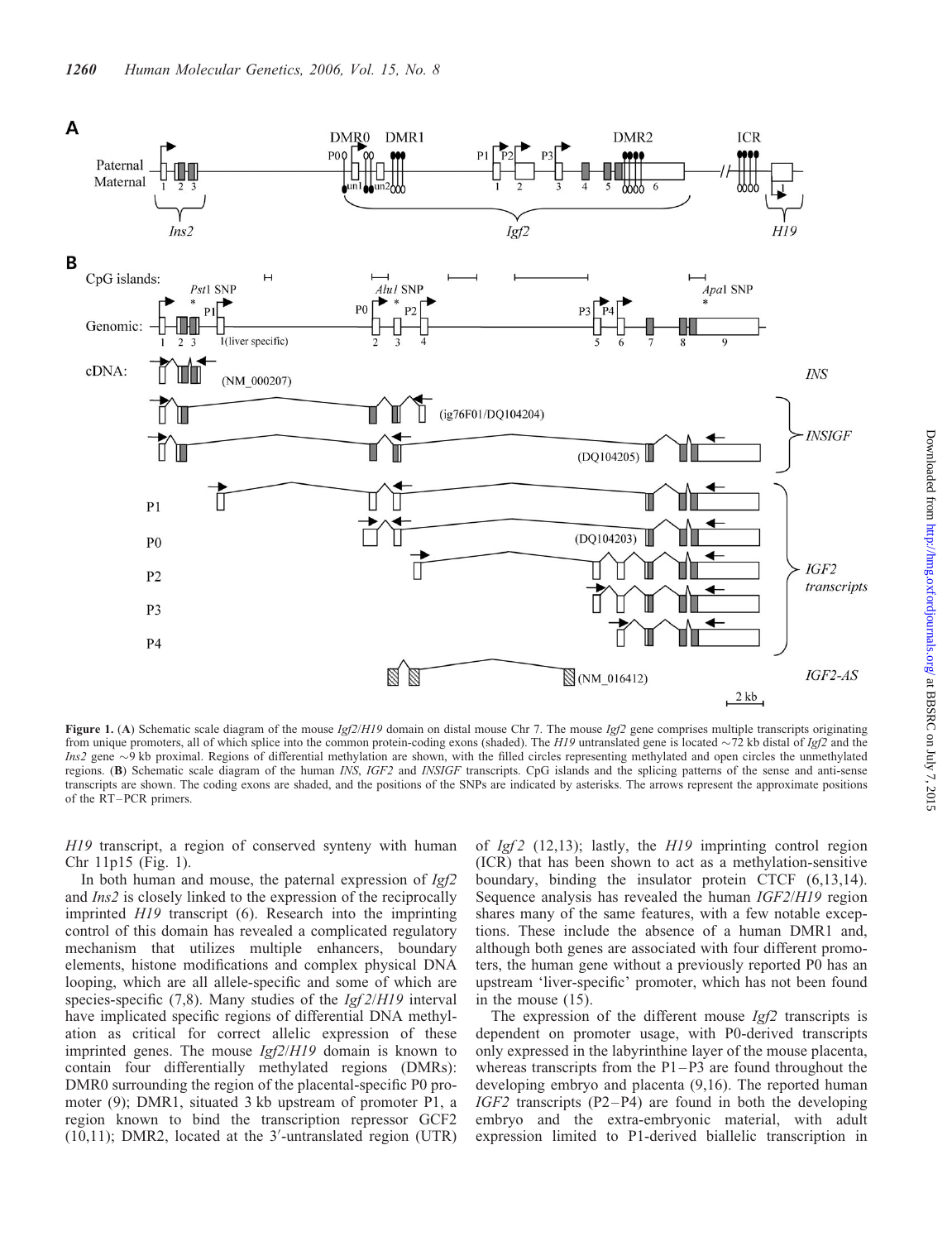liver (17,18). The IGFII protein has been shown to be a major modulator of fetal and placental growth (19). Elegant gene targeting studies have shown that paternally inherited  $Igf2$  null alleles in heterozygous mice have the same growth restricted phenotype as homozygous null animals  $(\sim 60\%$  of wild-type weight) (2). Targeted disruption specifically of the mouse Igf 2-P0 transcript, by removing the untranslated exon 2, resulted in a milder but still growth-restricted phenotype when compared with the total  $Igf2$  null, even though the fetal promoters (P1 –P3) were unaffected and remained transcriptionally active (16). The *Igf* 2-P0 null mice were reported to have a smaller than normal placenta at embryonic day (E)16 of gestation, which was shown to affect the nutrient transfer capacity of the placenta (20). However, once the placental constraints on growth were lifted at birth, postnatal catch-up growth was observed.

In the present study, we have investigated the imprinted expression of the various transcripts of the human IGF2 gene, both in first trimester fetal and placental tissues and term placental material. In addition to the four previously known IGF2 promoters, we describe the expression, imprinting and methylation of three novel transcripts, the human IGF2-P0 promoter/transcript and two INS linked to IGF2 (INSIGF) transcripts and discuss their potential involvement in human development both in utero and in tumourigenesis.

#### RESULTS

#### Identification and expression of the human IGF2 -P0 and INSIGF transcripts

Multiple transcripts of human IGF2 are synthesized as a result of alternate promoter usage and splicing of the unique 5'-exons to the 3'-downstream exons encoding the IGFII precursor protein. Promoters P2 –P4 are known to be transcriptionally active in many fetal tissues and show a general down-regulation after birth (21). The P1 transcript is unique to humans and incorporates the untranslated exons  $1-3$ . It has been reported that the P1 transcript is expressed from both parental alleles in postnatal liver and fetal choroid plexus/leptomeninges (17). In the mouse, a placenta-specific Igf2 transcript is transcribed from the P0 promoter and incorporates the first two untranslated exons (equivalent to human exons 2 and 3; Fig. 1) that subsequently splice onto the common coding exons. As a consequence of the mouse data with its strong implications as a model for intrauterine growth restriction, we set out to look for a human 'P0 transcript'. This should potentially incorporate human exon 2 (as the first exon), exon 3 and the common coding exons  $7-9$ . A 5'-RACE revealed cDNA products originating 5' to the exon 2 donor site (ctccagCCTCA nucleotide 139620 of AC130303) and extending 258 bp into the upstream intron 1 (data not shown). Using various strategically designed forward primers within this region and reverse primers located within either exon 3 or 7, RT –PCR was used to confirm the 5'-RACE data. This demonstrated that the human  $IGF2-P0$  transcript initiation site is located  $5'$  to the splice donor site of the P1 transcript's exon 2 and that this  $5^{\prime}$ -UTR sequence is unique to the human *IGF2*-P0 transcript.



Figure 2. (A) A multi-tissue adult northern blot hybridized with an anti-sense riboprobe corresponding to the unique  $5'-IGF2-P0$  sequence reveals a single band of  $\sim$  5 kb in all tissues. The same blot was reprobed with an anti-sense riboprobe corresponding to IGF2 exon 2. The ubiquitously expressed IGF2-P0 transcript was detected, as was the liver-specific P1 transcript and the short INSIGF transcript in pancreas. The blot was hybridized with a human GAPDH cDNA fragment to ensure equal sample loading. (B) Fetal northern blots hybridized with the IGF2-P0 and exon 2 riboprobes reveal expression limited to skeletal muscle. The same blots were subsequently rehybridized with an IGF2 exons 8 and 9 riboprobes to detect all IGF2 isoforms and a *B-Actin* probe to ensure equal loading.

Northern blotting has previously shown that the mouse Igf 2-P0 transcript is solely expressed in the placenta, whereas in situ hybridization shows that it is specifically restricted to the labyrinthine layer (9,16). To assess the expression of the human IGF2-P0 transcript, we hybridized an adult multi-tissue northern blot with an anti-sense riboprobe consisting of the IGF2-P0-specific 5'-UTR sequence. A single band of  $\sim$ 5 kb was detected in term placenta and all adult human tissues, except brain. This corresponds to a predicted IGF2-P0 transcript of 4998 bp (transcript accession no. DQ104203) utilizing the AATAAA polyadenylation motif (nucleotides 159837 – 159841 of AC130303) common in other IGF2 transcripts (Fig. 2A). To investigate whether the expression of the IGF2-P0 transcript was limited to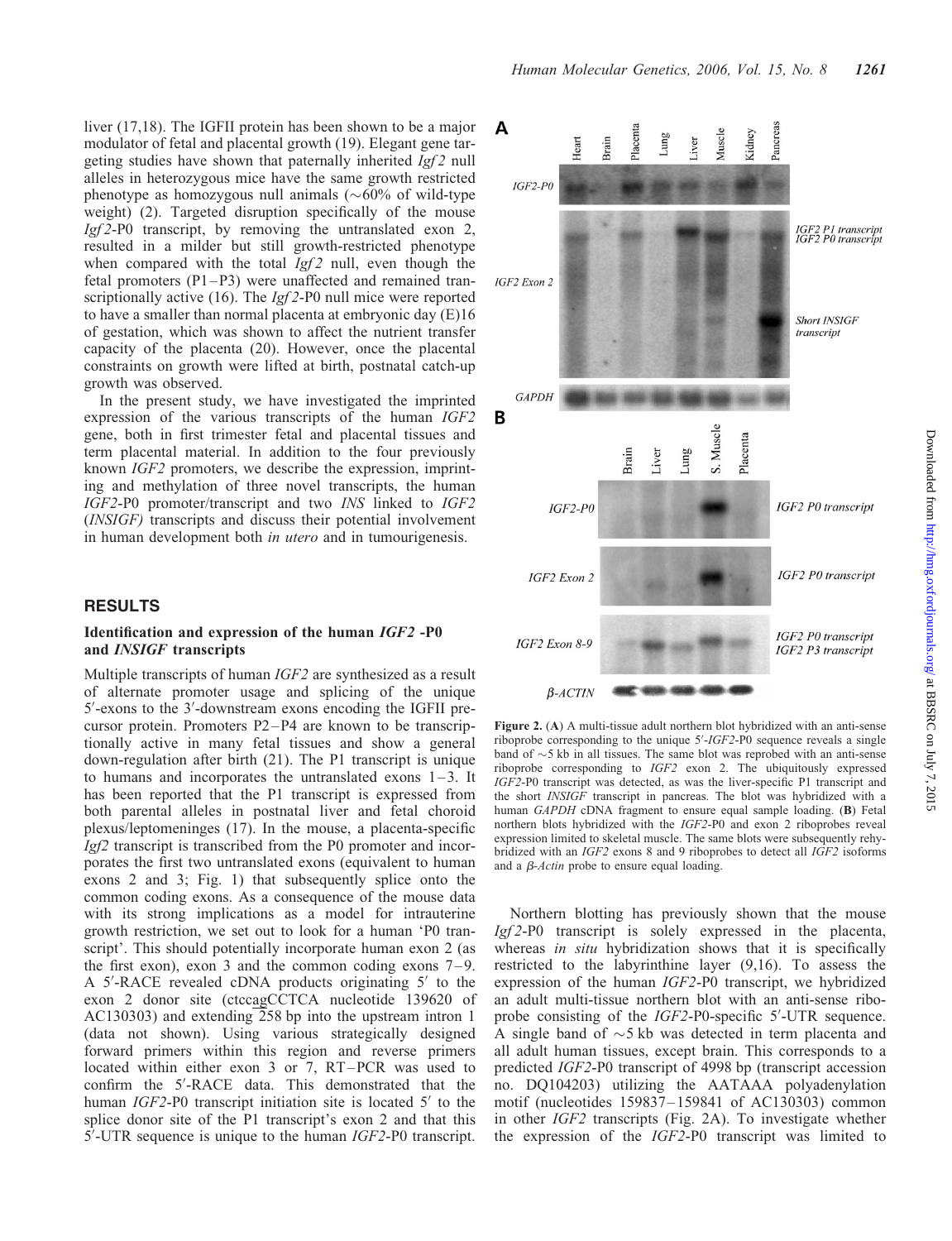

Figure 3. RT–PCR on a panel of human fetal cDNA reveals ubiquitous expression of IGF2-P0, with weaker expression in the first trimester and term placenta samples. The expression of INSIGF is limited to pancreas and eye. The lower panel shows PCR, using GAPDH primers to ensure cDNA integrity.

placenta during early development, we hybridized a northen blot containing selected first and second trimester tissues samples with the same P0-specific riboprobe. In contrast to the mouse, this revealed that the expression of the IGF2-P0 transcript is not detectable in early placenta but is most abundant in fetal skeletal muscle (Fig. 2B). The same adult and fetal northern blots were then sequentially re-hybridized with riboprobes specific to *IGF2* exon 1, exon 2 and a fragment encompassing exons 8 and 9 in order to detect expression of other IGF2 transcripts. The IGF2 exon 2 riboprobe revealed ubiquitous expression of the IGF2-P0 transcript in adult tissues (except brain) as well as the slightly larger IGF2-P1 transcript in liver.

Interestingly, the exon 2 riboprobe revealed an  $\sim$ 1.5 kb pancreas-specific band that was not detected when using either the P0-specific or P1-specific riboprobes (Fig. 2A). From the investigation of expressed sequence tag (EST) databases, we suspected that this band might result from a novel transcript originating from the INS promoter and splicing to IGF2 exon 2 (EST transcript accession nos ig76F01/ BM312593 or ir36b02/CA866245). ESTs for this transcript were pancreas-specific and consist of INS exons 1 and 2, which splice on to  $IGF2$  exons 2–4. In addition, a precisely matching protein sequence (XP\_508220) has been predicted by the computational GNOMON method in the Pan troglodytes genome. We have named this transcript *INSIGF*. As the transcript lacks INS exon 3 and the usual stop codon, the open reading frame differs from that of INSULIN and extends into the IGF2 exon 3. Translation of this ORF would result in a novel protein that not only includes the INSULIN leader sequence and B-chain peptide but also an

additional peptide at the C-terminal end. Analysis of the Prodom and Pfam databases does not detect any other known protein motifs within this amino acid translation. Subsequent RT –PCR amplifications revealed that a longer splice variant, which includes INS exons 1 and 2 and IGF2 exons 2, 3, 7, 8 and 9 (transcript accession no. DQ104205), also exists. This transcript is bicistronic, with the open reading frames present for both the novel INSIGF protein and IGFII (Fig. 1B). Both transcripts of INSIGF show a restricted expression profile when analysed by RT-PCR. Primers within exon 1 of *INS* and exon 3 of *IGF2* (detecting both INSIGF transcripts) show expression restricted to pancreas, eye and limb. However, the specific amplification of the short INSIGF isoform using a reverse primer in IGF2 exon 4 detected products only in pancreas and eye (Fig. 3).

#### Mouse Insigf transcripts

Investigation of a potential mouse Insigf sequence has failed to identify a transcript by RT –PCR, northern blotting or interrogation of dbEST. Nevertheless, the alignment of the mouse and human genomic sequences reveals significant homology corresponding to the exons and exon –intron boundaries, at least up to and including the mouse untranslated exon u2. Translation of this putative transcript would result in a protein similar to the human INSIGF. The conceptual protein translations, however, differ near the C-terminal ends where the mouse sequence incorporates a 27 bp imperfect tandem repeat sequence. With no stop codon present until after this sequence, 194 amino acids based on the PEPRPEPPK repeat motif would be added (Fig. 4).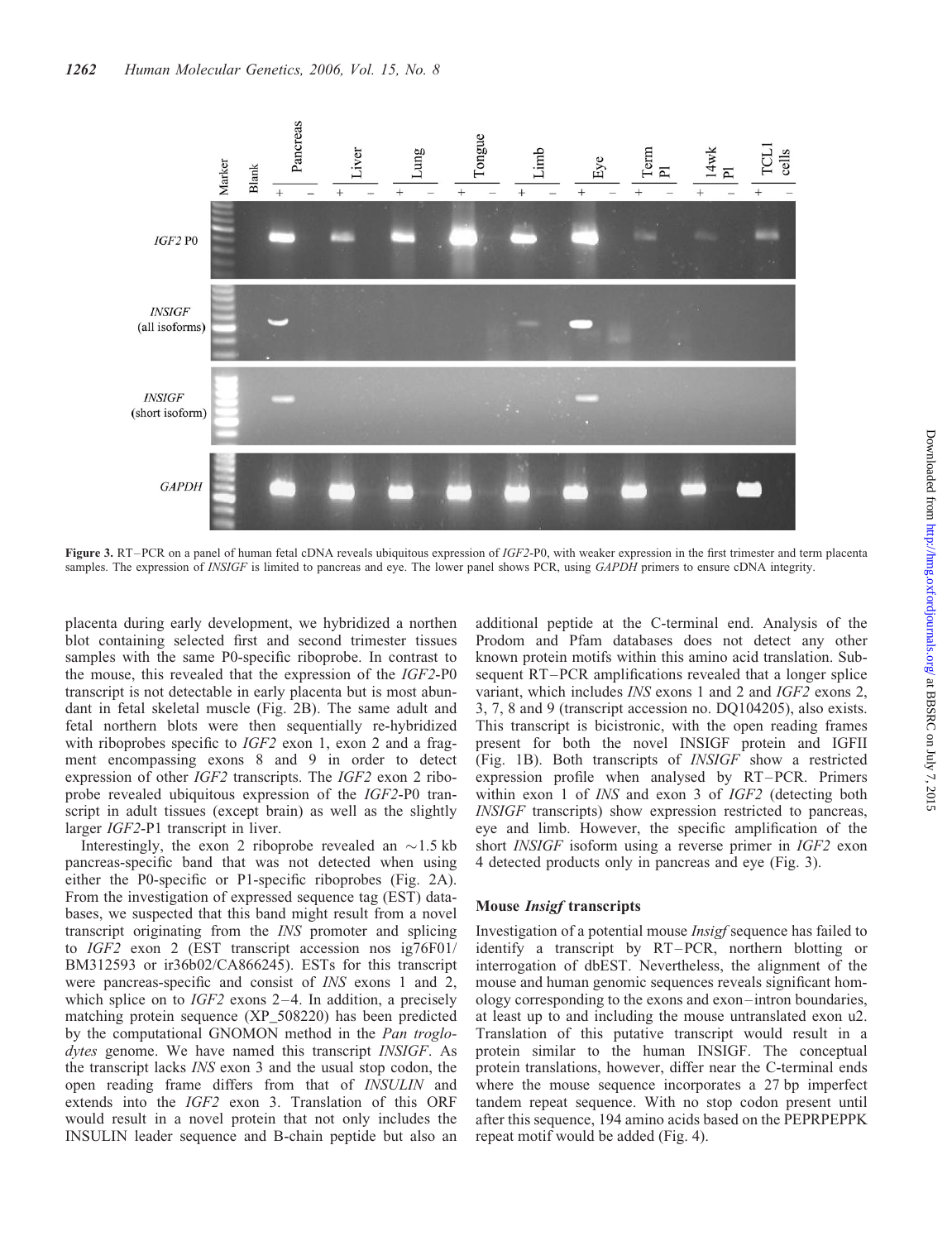| mInsigf 1 | MALWMRFLPLLALLFLWESHPTQAFVKQHLCGSHLVEALYLVCGERGFFYTPMSRREVED<br>MALWMR LPLLALL LW P AFV QHLCGSHLVEALYLVCGERGFFYTP +RREED      | 60  |
|-----------|-------------------------------------------------------------------------------------------------------------------------------|-----|
| hINSIGF 1 | MALWMRLLPLLALLALWGPDPAAAFVNOHLCGSHLVEALYLVCGERGFFYTPKTRREAED                                                                  | 60  |
|           | mInsigf 61 PODSAPSSPAATSSPRLEGPGTTTRAPPALEGAANIDPASGSSSGOFRKRILGTSDSPVL<br>Q SA S ++TS+ EG T RAPPAL ANI A GSSS QFR+RLGTSDSPVL | 120 |
|           | hINSIGF 61 LQASALSLSSSTST-WPEGLDATARAPPALVVTANIGQAGGSSSRQFRQRALGTSDSPVL                                                       | 119 |
|           | mInsiqf 121 FIHRPGTSGTTKRLEYRGRVIKTELTVQEEEEEEENDYDDCRPLTQGSESPKAKLLVQPE<br>FIH PG +GT + LEYRGR + TE +E D POGSES              | 180 |
|           | hINSIGF 120 FIHCPGAAGTAQGLEYRGRRVTTEPVWEEV---------DSSPQPQGSES----------                                                      | 160 |
|           | mInsigf 181 LQKPKSRPVPPRPEPRPEPPKPEPRPEPPKPEPRPEPPKPEPRPEPPKPEPRPEPPKPEP<br>L PPEP EPPE                                       | 240 |
|           |                                                                                                                               | 185 |
|           | mInsigf 241 RPVPPRPEPRPVPPRHEPRPVPPRPEPRPLPPRPELRPLLLRSEPRPVPPRPELRPLLLLR                                                     | 300 |
|           |                                                                                                                               | 185 |
|           |                                                                                                                               |     |
|           | mInsigf 301 PEPRPVPPRPELRPLPPRPELRPLPPRPESRPLPPRPEPRPLPPRPELKPEPEPEPELKP                                                      | 360 |
|           |                                                                                                                               | 185 |
|           | mInsigf 361 EPEPEKKQARASRDSSPVPKCCGLWPRRSPRSQN<br>394                                                                         |     |
|           | <b>CCGLWPRR RSON</b><br>hINSIGF 153 -------------------WSCCGLWPRRPQRSQN 200                                                   |     |

Figure 4. Clustal W alignment of human and mouse conceptual INSIGF protein translations. Amino acids corresponding to INSULIN-leader sequence and B-chain peptide are underlined, and the mouse proline-rich repeats are in italic type.

#### Characterization of the human IGF2-P0 promoter

Analysis of the 5'-RACE products for the IGF2-P0 transcript revealed a consensus sequence (PyPyAN(T/A)PyPy) for an initiator element (Inr element). Inr promoter elements are generally found to encompass transcription start sites in eukaryotic promoters and in particular TATA-less promoters. To measure IGF2-P0 promoter activity, we utilized a transient luciferase expression assay in a human-term extravillous trophoblast cell line (Tcl1) (22). A 552 bp fragment immediately upstream of the first exon and including the putative IGF2-P0 5<sup>7</sup>-UTR was cloned into pGL3 reporter constructs both with and without an SV40 enhancer. This enhancer is known to stimulate the transcription of many eukaryotic promoters in vitro. The promoter activity was measured using the firefly luciferase reporter gene and normalized for transfection efficiency against the co-transfected Renilla luciferase reporter plasmid (TK-Renilla luciferase). Promoter activity of P0 constructs in replicate experiments relative to a positive control (pGL3-promoter) is shown in Figure 5. The Tcl1 cells showed weak activity for the human P0 promoter (pP0 construct), which increased significantly when associated with the SV40 enhancer (P0-Enh construct). In fact, the luciferase activity detected with the P0 –Enh construct is close to the corresponding value obtained for the positive pGL3-promoter control (SV40-promoter activity) and is significantly stronger than that of the pP0 construct and the pGL3 –Enh vector (the enhancer only, no promoter control). The significant difference between reporter activities between the pP0 –Enh construct and the pGL3 –Enh vector is due to the presence/absence of the promoter sequence and confirms that the region cloned has promoter activity in vitro. The promoter activity reported for the mouse Igf2-P0



Figure 5. Luciferase assays showing promoter activity of P0 in the presence of enhancers. These results represent 10 separate experiments, each containing three replicates. For each assay, normalized luciferase readings were expressed as a ratio relative to the standard positive pGL3-promoter construct.

and P3 promoters in Tcl1 cells is greater than the values obtained for human IGF2-P0 promoter, which corresponds to the higher transcription levels observed in vivo (Constancia and Murrell, unpublished data) (23).

## Promoter-specific imprinting of the human IGF2-P0 transcript

The various transcripts originating from the IGF2 promoters were analysed for imprinted expression in human, using the RT –PCR approach. Thirty-term placentae and 18 fetal samples sets with corresponding parental blood samples were genotyped for both the Alu1 SNP in exon 3  $(rs17881514)$  and the Apa1 SNP in the 3'-UTR of IGF2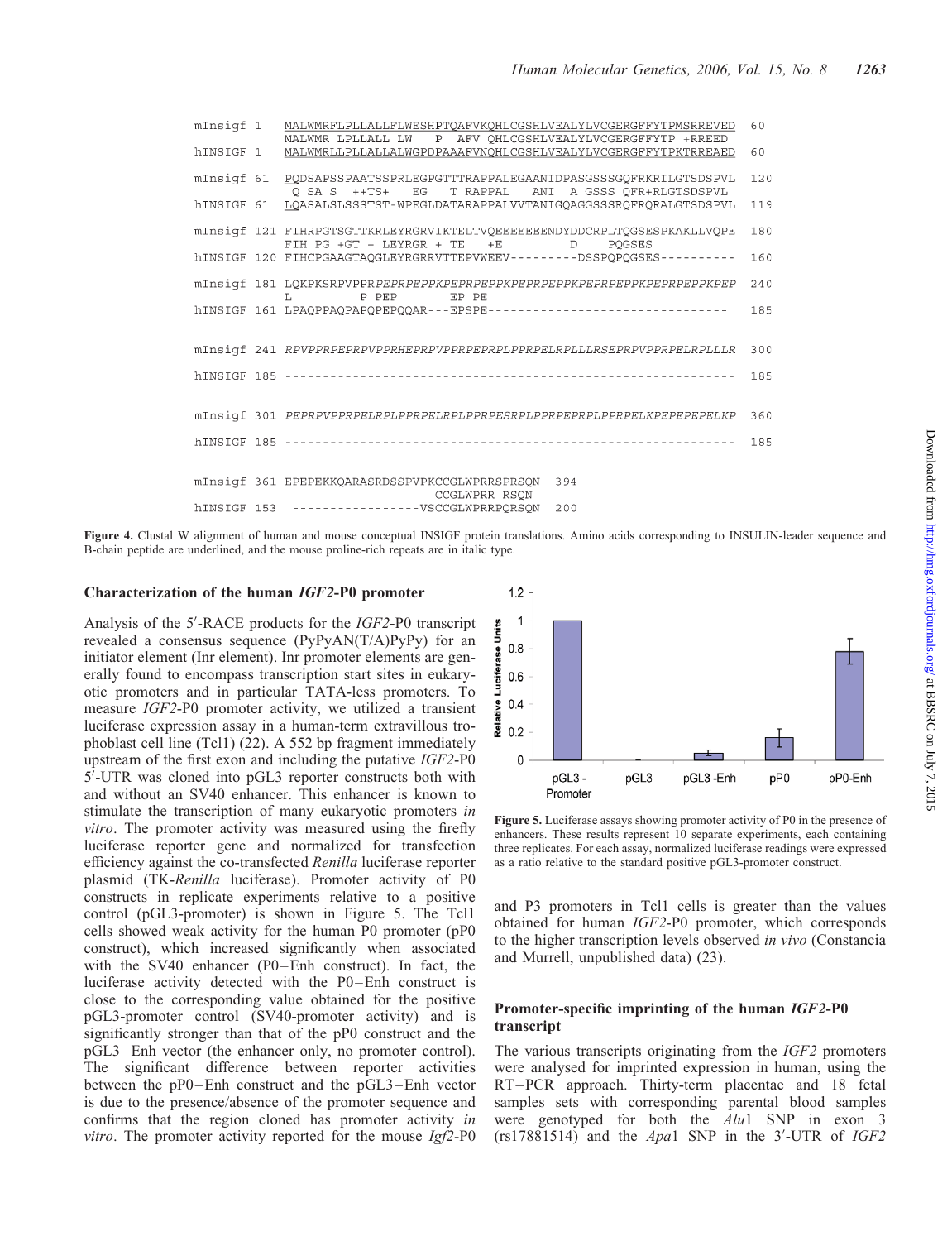

Figure 6. Imprinting of the IGF2-P0, INSIGF and INS. Parent-of-origin of expression was analysed using an SNP in exon 3 of IGF2 or exon 3 of INS. Using strategically position PCR primers, each individual isoform could be analysed. (A) Genotyping of the IGF2 exon 3 SNP reveals a heterozygous fetus (C/T) and homozygous maternal DNA sample (C/C). Expression for all transcripts arises from the paternal allele (T) in all tissues except pancreas, which is biallelic (C/T). (B) Pancreas sample heterozygous (A/G) for the INS exon 3 SNP and biallelic expression (A/G) of INS in the corresponding cDNA.

(rs680). Using both strand-specific (to avoid amplification of the paternally expressed IGF2-AS/PEG8) and random-primed cDNA, all heterozygous sample sets clearly showed that the expression from each individual  $IGF2$  promoter  $(P0-P4)$ was monoallelic, and in informative sample sets, this expression was derived from the paternal allele [three sample sets using rs17881514 (Fig. 6) and four sample sets using rs680 (data not shown)]. As the expression of the mouse Igf 2-P0 transcript is labyrinthine-specific, we also analysed the imprinting of the human IGF2-P0 transcript in the first trimester  $(n = 2)$  and term  $(n = 2)$  cytokeratin 7-enriched villous trophoblasts. These are the human cells equivalent to the mouse villous trophoblast cells contained within the labyrinthine zone (24). Paternal expression of the human IGF2-P0 transcript was also observed in these cells.

#### Imprinting of the INSIGF transcripts

The imprinting status of the INSIGF transcripts was studied in 20 normal adult pancreas samples and the same 18 fetal sample sets previously used to analyse the *IGF2* imprinting. DNAs from these samples were also genotyped for a Pst1 SNP in exon 3 of INS (rs3842757). Two pancreas samples were heterozygous for the rs17881514 and rs3842757 SNPs and were biallelic for INS, INSIGF and IGF2-P0 (Fig. 6). Interestingly, both INSIGF isoforms were monoallelic/ paternally expressed in eye  $(n = 3)$  and limb samples  $(n = 1)$  (Fig. 6).

#### IGF2 methylation profile

Many studies have implicated DNA methylation throughout the IGF2/H19 region as critical for correct tissue-specific imprinting of the various *IGF2* transcripts  $(10-12)$ . We, therefore, analysed all CpG islands within the IGF2 genomic region, as well as the region surrounding the promoter of the human IGF2-P0 transcript (Fig. 7). Each region was analysed by treating genomic DNA from various tissues with sodium bisulphite, followed by PCR amplification that would include both methylated and unmethylated molecules. Resulting products were subjected to COBRA (combined bisulphite restriction analysis) (25) or cloned and sequenced.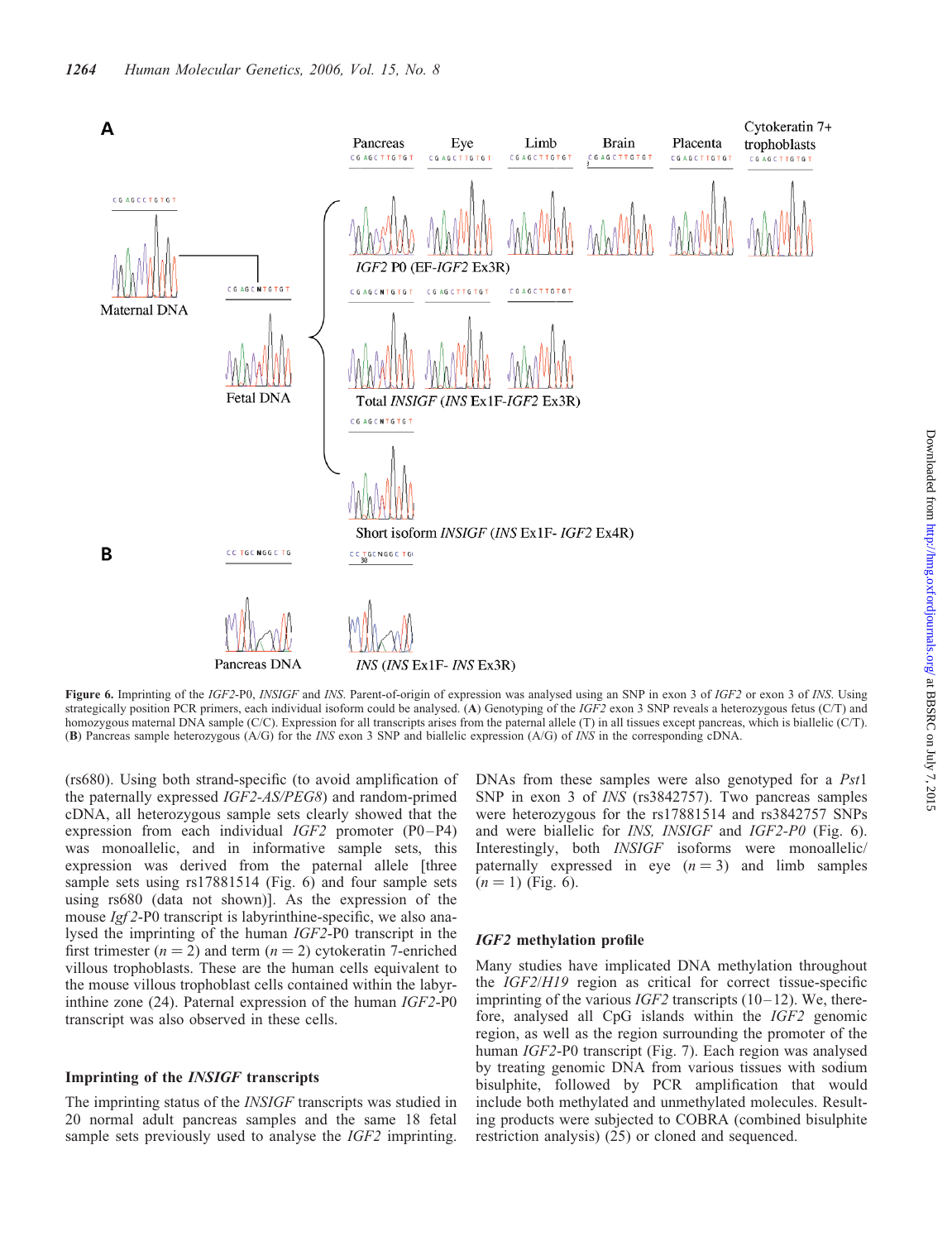

Figure 7. (A) A schematic diagram of the human  $IGF2$  gene showing the relative positions of the promoters and CpG islands. (B) Restriction digestion of PCR products generated from bisulphite-treated DNA from human fetal tissues. All unmethylated C nucleotides should be converted to T nucleotides during the treatment. The restriction-enzyme recognition sequences for Taq1 (TCGA) and Tai1 (ACGT) will be only present in methylated DNA because methylated CpG dinucleotides are resistant to conversion. PCR products from CpG1 are completely digested by  $Taq1$ , indicating that this CpG island is fully methylated. The two PCR products from the P0 promoter region (DMR0) clearly have equal representation of digested and undigested molecules, indicating that this region is differentially methylated. The CpG2 and CpG3 PCR products are resistant to digestion with  $Taq1$ , indicating that these regions are fully unmethylated. Lastly, the CpG4 PCR products show a tissue-specific differential methylation pattern. (C) Subsequent cloning and sequencing of the various bisulphite PCR products from treated placenta DNA confirm the methylation profiles. Only the  $3'$ -most CpG dinucleotides are shown for CpG3; however, all 50 CpG dinucleotides within the PCR product are unmethylated. The arrows represent the position of the Taq1 or Tai1 restriction sites within the PCR products. (D) The complete lack of methylation at DMRO (2) in a patient with pUPD11.

The first CpG island maps between the first two untranslated exons that comprise the human P1 transcript and is  $\sim$  1.8 kb downstream of two ALU repeat elements. Using bisulphite mutagenesis and PCR on treated DNA from placenta, liver, kidney and lymphocytes, this CpG island was found to be fully methylated on both alleles in all tissues. The second and third CpG islands map to the promoter regions of P2 –P4 and the IGF2-AS (PEG8) transcripts, essentially representing a single large CpG island. Two independent, nonoverlapping PCR products revealed that this region was fully unmethylated in all tissues. The final CpG island maps to exon 9. Using Southern blot analysis, this region has previously been defined as a DMR in both human and mouse, with the paternal allele being more methylated than the maternal allele (10). However, the differential methylation of this region is disputed because detailed studies utilizing bisulphite analysis have revealed a mosaic methylation

profile (26). Our results also show that the methylation profile for this region is not uniform and that tissue-specific differences in methylation exist (Fig. 7).

The region surrounding the mouse P0 promoter is a maternally methylated DMR in placenta, even though it is not statistically defined as a CpG island (9). The equivalent genomic region surrounding human exon 2 also fails to meet the criteria for a CpG island. Nevertheless, differential methylation for this region has previously been reported, and hypomethylation is associated with the loss of imprinting (LOI) of IGF2 in cancers  $(27-29)$ . We analysed two regions within this interval, one overlapping with the human P0 promoter, which contains eight CpG dinucleotides, and the other between exons 2 and 3, incorporating the same CpG dinucleotides described by the Feinberg group (29). Both regions contained both fully methylated and unmethylated PCR products in all tissues analysed, indicating that the differential methylation of this region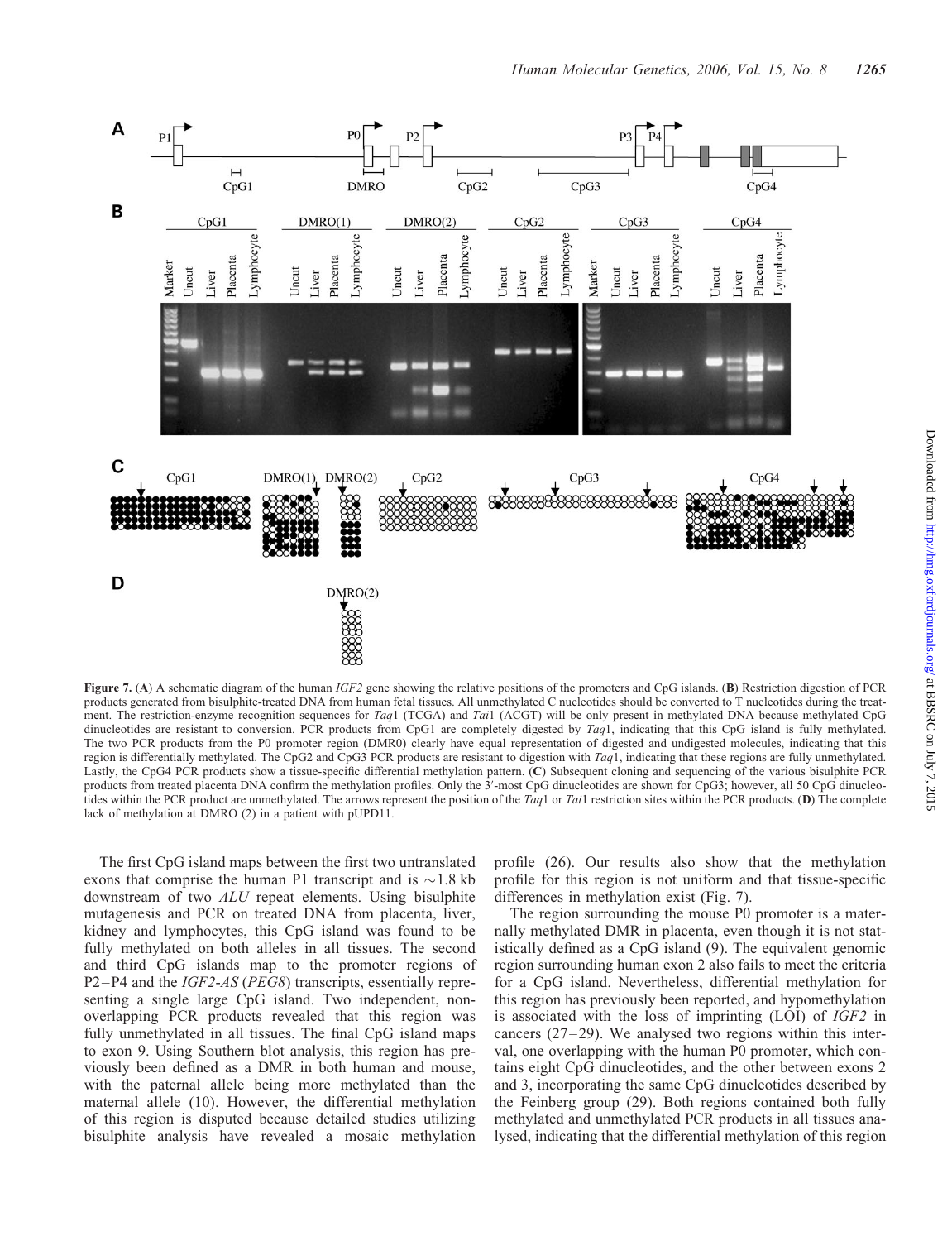is not limited to extra-embryonic material as seen in the mouse. Further analysis of PCR products obtained from bisulphite-treated pUPD11 DNA confirmed that the human P0 promoter is embedded within a maternally methylated DMR (Fig. 7D).

## **DISCUSSION**

The paternal expression of IGF2 gene is regulated in a developmental-dependent and tissue-specific manner. Previously, the expression of IGF2 in the fetus was thought to arise from four different promoters, utilizing alternative splicing and polyadenylation signals (15). Although P2, P3 and P4 promoters have counterparts in the rodent, the P1 promoter is unique to humans (18). Recently, a placental-specific transcript originating from the P0 promoter in mouse was discovered and investigated by the generation of a knockout (9,16). Paternal transmission of the P0 null allele resulted in a severe growth restriction of the placenta at E12, leading to fetal growth restriction at E18 due to disrupted nutrient transfer across the mouse labyrinthine layer (16,20). As the mouse Igf2-P0 transcript has a major effect on controlling growth and function of the placenta, we undertook an investigation to see whether such a mechanism is conserved in humans. We successfully identified a human equivalent to the mouse P0 transcript that, like the other *IGF2* transcripts from P2– P4, is paternally expressed in all fetal and placental material except pancreas. Using 5'-RACE and RT-PCR analysis, we have found that the human *IGF2-P0* transcript start site is  $\sim$ 258 bp upstream of exon 2, approximately the same position as in the mouse (9), and that this region has promoter activity as demonstrated in an in vitro transient promoter assay in a trophoblast cell line.

Even though the human and mouse P0 transcripts originate from similar regions and have identical splicing patterns, there are subtle differences between species. The mouse Igf2-P0 transcript is expressed exclusively in the placenta and is specifically detected in the labyrinthine trophoblast layer (16). In contrast, the human fetal IGF2-P0 transcript is expressed at high levels in fetal skeletal muscle and later, at a lower transcribed level, it is found ubiquitously in adult tissues and term placenta. This marked change in spatial expression may result from the epigenetic differences we found between species in the P0 promoter regions. The paternal expression of the  $Igf2-P0$  transcript in the mouse originates from the only site of maternal allele methylation in the  $Igf2$  locus. This maternal methylation is limited to extra-embryonic material, suggesting that the transcriptional silencing of the maternal allele may be controlled by promoter methylation (9). However, maternal methylation was observed in all human tissues, which correlates with maternal repression of the human IGF2-P0 transcript in the adult tissues.

It is not currently known whether the promoter methylation alone at the human DMR0 is sufficient to bring about maternal silencing of the P0 promoter, independent of the other *IGF2* promoters. Although it would have been of great interest to investigate the imprinting status of the IGF2-P0 transcript in relation to the other IGF2 transcripts in BWS fibroblasts with H19 DMR hypomethylation, the IGF2-P0 transcript is not expressed in the available adult cell lines tested (data not shown). Nevertheless, evidence that the DMR0 plays a critical role in the regulation of IGF2-imprinted expression has come from the observation that this region is hypomethylated in Wilms' tumour and that colorectal cancers are associated with the reactivation of the maternal allele of IGF2 (27-29). Indeed, other groups have proposed that the human DMR0 is a methylation-dependent silencer element that may be regulating IGF2 expression independent of the H19 DMR (29). It is, therefore, possible that the human P0 transcript has a role to play in cancer. If LOI of IGF2-P0 was found in cancerous tissues, specifically colorectal cancer with loss of methylation DMR0, it could act independently of the other IGF2 isoforms that are mainly expressed and imprinted in the fetus. It remains to be studied whether the human IGF2-P0 transcript becomes biallelic in tumours and whether this over-expression might aid the overgrowth in these tumours (27,28).

We also report here our evidence for two novel transcripts originating from the INS promoter. Both contain a novel ORF altering the normal INSULIN protein. It is not yet clear whether this protein is translated in vivo and requires further studies to examine its potential function. The transcripts are biallelically expressed in pancreas, which would be expected because INS, sharing the same promoter, is also biallelic in this tissue. However, similar to INS that shows evidence of tissue-specific imprinting in the yolk sac and possibly also the thymus (30,31), INSIGF transcripts are monoallelically/paternally expressed in the limb and eye.

There may be interesting implications for a mouse *Insigf* transcript because the previously reported Igf2-P0 knockout mouse removes sequences potentially common to both transcripts. However, we can find no evidence for the expression of this sequence in the mouse. Also, the conceptually translated mouse Insigf protein is different than that of the human/ monkey because of the presence of an additional simple sequence repeat found in the mouse un2 exon. This encodes a proline-rich insertion likely to render it non-functional.

Here, we have identified and characterized the human IGF2-P0 transcript as well as two novel imprinted transcripts running from INSULIN into IGF2. The human IGF2-P0 transcript is unlikely to have the same role in fetal growth as it does in the mouse because it is found in different tissues and is not specific to the placenta. However, it has a clear imprinted expression pattern in adult tissue, and we speculate that it may play a role in growth regulation due to LOI in adult cancers. Similarly, the two novel INSIGF-imprinted transcripts generated from this important locus also merit further study for their possible role in normal development and disease.

## MATERIALS AND METHODS

## Collection of human material

A total of 18 fetal tissue sets  $(8-18$  weeks) with first trimester placental samples and corresponding maternal blood samples were obtained from the termination of pregnancies at Queen Charlotte's and Chelsea Hospital. Samples were washed in sterile PBS and processed. Local ethical approval for obtaining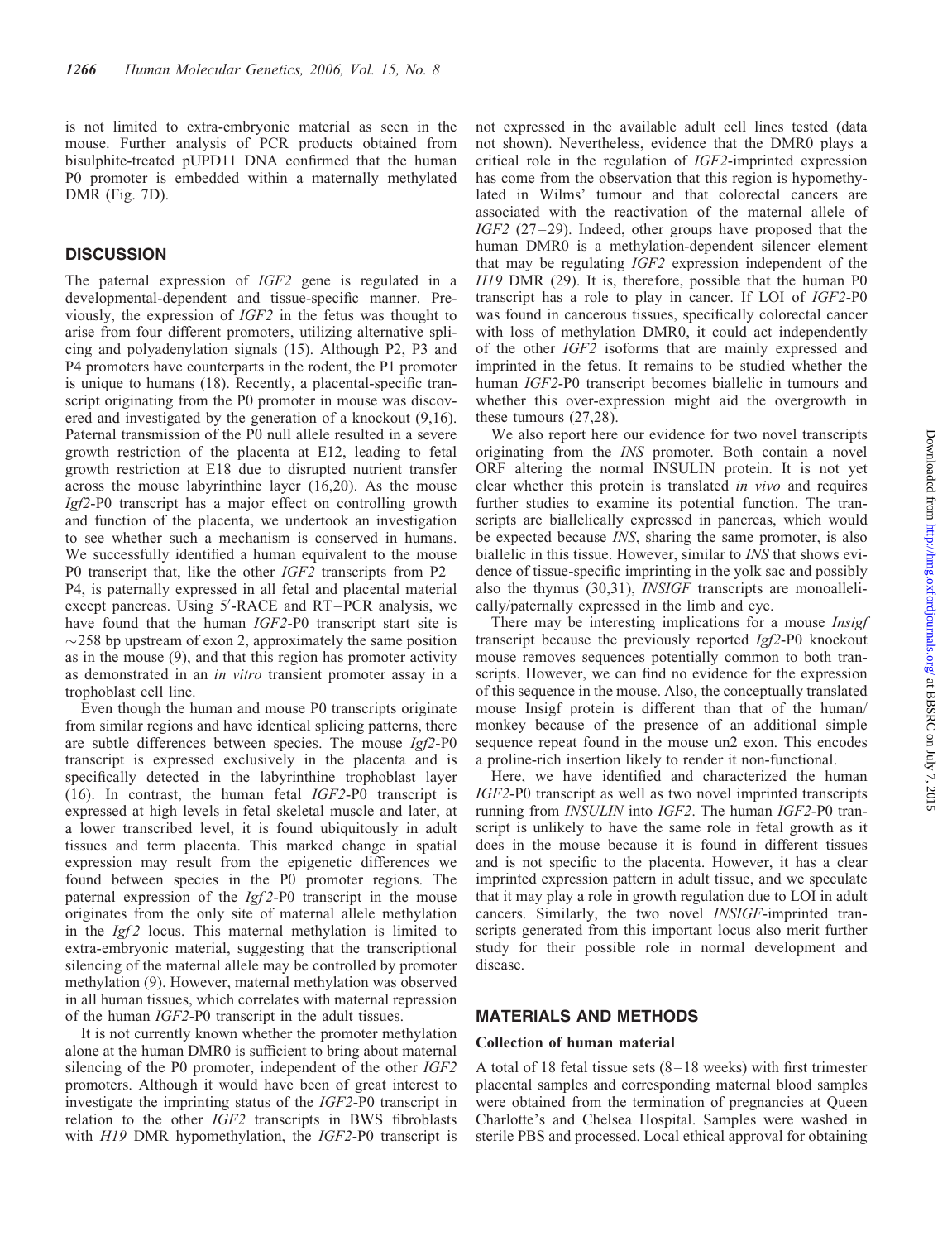fetal tissues was granted by the Research Ethics Committee of Hammersmith, Queen Charlottes's and Chelsea and Acton Hospitals Research Ethics Committee (2001/6028). Thirty placental trio samples consisting of multiple site placental tissues with corresponding maternal and paternal blood samples were collected from consecutive consenting pregnancies at Queen Charlotte's and Chelsea Hospital (local ethics approval 2001/ 6029). Twenty histologically normal adult pancreatic samples (20 – 46 years) were obtained from the MRC tissue bank at Hammersmith Hospital and University Hospital Heidelberg. The collection of pancreatic samples was approved by the Ethical Committee of the University of Heidelberg. Written informed consent was obtained from all patients.

#### Enrichment for uncultured human villous trophoblasts

For the isolation of villous trophoblasts, which are equivalent in function to the mouse labyrinthine trophoblasts, we used a protocol of placental tissue digestion and negative immunoselection (32). Briefly, dissected tissues from both termination  $(8-14$  weeks gestation) and term placentas were thoroughly washed in PBS and digested with a cocktail of trypsin and DNase to release free cells. Unwanted erythrocytes were removed from the resulting cell suspension by centrifugation through a 40% percoll solution. The resulting trophoblasts are subjected to negative immunoselection using monoclonal anti-HLA class 1 (clone w6/32). All trophoblast cell preparations were subjected to cytokeratin 7 immunocytochemistry  $(>98\%$  cytokeratin 7 positive cells) and HLA class 1 and Vimentin to assess cell contamination  $(\leq 1.3\%)$ .

#### PCR amplification of genomic DNA

Genomic DNA was extracted from placental/fetal tissue samples and peripheral blood, using standard phenol –chloroform separation. All amplifications were carried out on 200 ng DNA for 32 cycles. The following PCR primers were used for genotyping: IGF2 Alu1 F-CCTGACAAGGTGACCCTGAAG and IGF2 Alu1 R-GCCAAAGCTGCTTGCAGAAG; IGF2 Apa1 F-CTTGGACTTTGAGTCAAATTGG and IGF2 Apa1 R-CTCCTTTGGTCTTACTGGG; INS Pst1 F-TGGTGCAGG CAGCCTGCAG and INS Pst1 R-GTTCAAGGGCTTTATT CCATCTCTC.

## RNA isolation and RT –PCR

Total RNA was isolated from homogenized tissues using Trizol (Invitrogen). RNA was treated with amplification grade DNase 1 (Invitrogen) to degrade any contaminating genomic DNA present in the sample. First-strand cDNAs were synthesized from 2  $\mu$ g DNase-treated RNA with MMLV-RT and random hexamers (Promega). Duplicate sets of samples were processed with MMLV-RT omitted to detect genomic contamination of the RNA. The presence of cDNA was confirmed using GAPDH primer sets. For strand-specific RT-PCR, the IGF2 Apa1 R primer was used to synthesize the first strand of cDNA. The presence of IGF2 sense transcript was confirmed using an *IGF2* Ex 8 and Ex 9 RT-PCR.

#### Imprinting assays

For the imprinting analysis of *IGF2*, *INSIGF* and *INS*, an RT-PCR approach was used as described previously (33,34). For IGF2, each individual isoform of IGF2 was amplified using a promoter-specific forward primer in conjunction with a common  $IGF2$  3'-UTR reverse primer incorporating the Apa1 SNP in the PCR product. The following promoterspecific forward primers used were: P1-CTCGCACGGGTA GAGACAGG; P0 (EF)-GTAAACCCATCATTTCAGTTGG CATT; P2-CTTCAGGCTGATTTGCCCATC; P3-GGACAA TCAGACGAATTCTCC; P4-CTTCTCCTGTGAAAGAGAC TTCC and IGF2 3'-UTR R-CTTTTTAGGATGGGAAT TGAG. The products were subsequently sequenced using the IGF2 Apa1 F as a nested sequence primer. The imprinting of the IGF2-P1 and P0 transcripts was also confirmed using the promoter-specific forward primer and an IGF2 exon 3 R-GCTGAGCTGGCAGCGATTCAGAG, incorporating the Alu1 SNP in the PCR product. The imprinting of the INS gene utilized an INS Ex1 F-CTGCATCAGAAGAGGCCATC and INS Ex3 R-GTTCAAGGGCTTTATTCCATC. The imprinting of the shorter INSIGF used INS Ex1 F and IGF2 Ex4 R-GACACCTTTGAAAGAACACTCCC. All RT –PCRs used HotStar Taq DNA polymerase (Qiagen), following manufacture's instructions, and products were subjected to both restriction enzyme digestion and directly sequenced in both orientations using an ABI prism 3100 DNA sequencer (Applied Biosystems).

## Northern blotting

To analyse relative expression levels of IGF2-P0 in adult tissues, a multiple human blot (FirstChoice 1) containing  $polyA + RNA$  $(2 \mu g)$  per lane) was purchased from Ambion. Custom-made fetal northern blots were obtained from Biochain. The IGF2 RNA probes, which encompassed the P1-specific promoter region (130501–130800 of AC0130303), P0-specific promoter region (139201–139620 of AC0130303) or the coding sequence of exons 8 and 9 (155336–156732 of AC0130303) were generated as PCR products cloned into the pGEMT-easy vector (Promega). Single-stranded sense and antisense probes were radiolabelled with  $\alpha$ <sup>32</sup>P]UTP using the T7/SP6 MAXIscript in vitro transcription kit (Ambion). Hybridizations were carried out overnight at  $65^{\circ}$ C and washed according to manufacturer's instructions. The  $GAPDH$  or  $\beta$ -actin PCR probe was used to comfirm equal loading of RNA in each lane.

#### Luciferase promoter assay

Luciferase assays for IGF2 promoter activity were carried out as described previously (23), using the Promega Dual Luciferase kit and the luciferase pGL3 reporter vectors and Qiagen Effectine reagents. The P0 promoter construct was made by amplifying bases 139039 –139638 (AC130303) using the following primers: forward 5'-GCTAGGTACCTTGCTCATGG AAGATGG-3' and reverse 5'-TCAGGATCCAGCTGAGGC TGGAGAAACG-3'. These primers contained restriction sites at their 5'-ends (Fwd,  $Kpn1$ ; Rev,  $BamH1$ ) so that the PCR product could be directly cloned into multiple cloning site of the pGL3 vectors.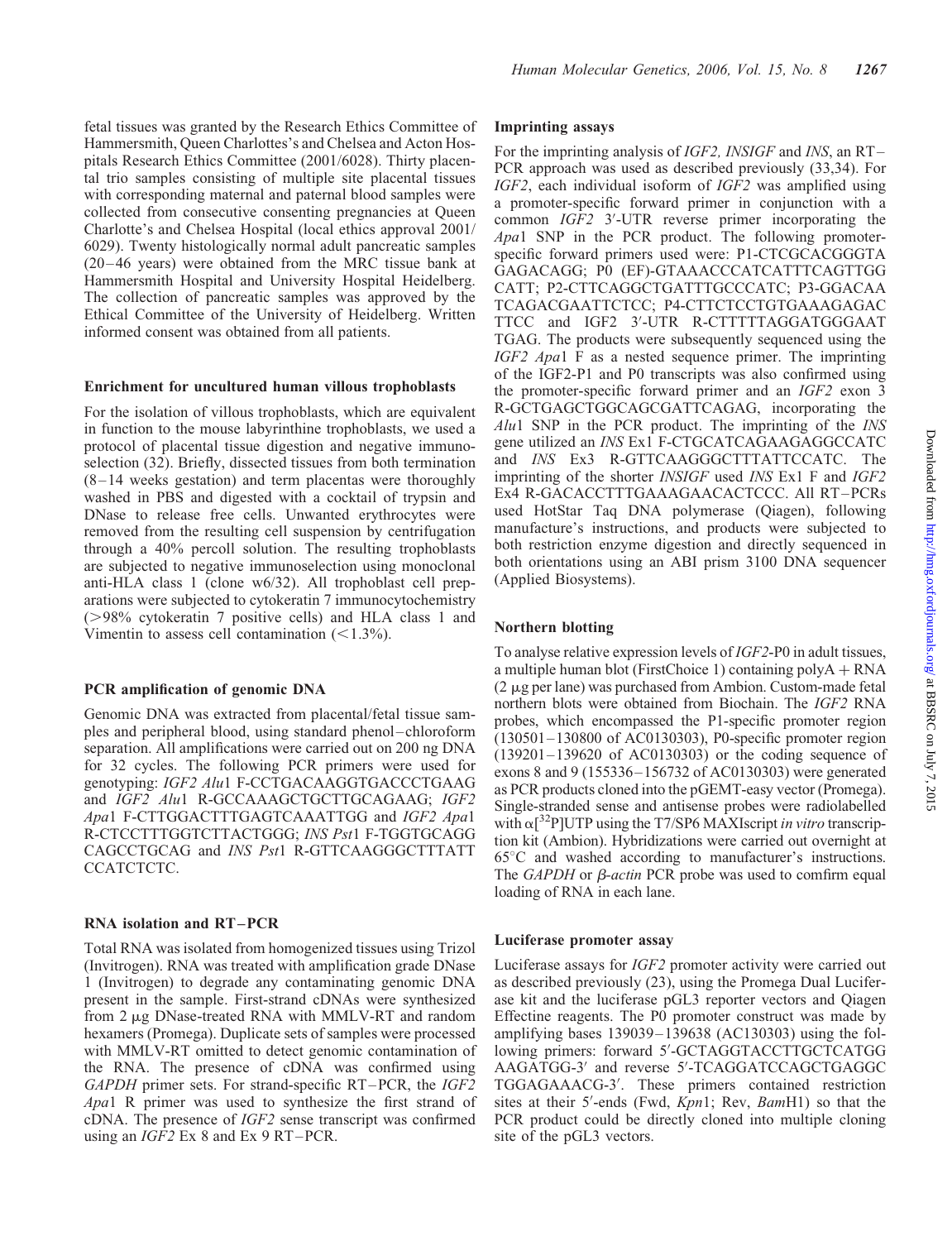## Methylation analysis by bisulphite sequencing

Approximately  $1 \mu g$  DNA was treated with sodium bisulphite as described previously (35). For the bisulphite treatment of trophoblast DNA,  $\sim$ 1000 cells were resuspended in 32.5  $\mu$ l of solution containing  $10 \mu g$  glycogen,  $1 \text{ mm}$  SDS and 280  $\mu$ g/ml proteinase K, incubated for 90 min at 37 $\degree$ C, followed by 15 min at  $96^{\circ}$ C in a thermocycler. This lysate was used directly for bisulphite treatment. HotStar DNA polymerase (Qiagen) was used to amplify CpG island products (annealing temperature of  $58^{\circ}$ C) using the following specific primers: CpG1 F-GTTTGGAGTTGGGGTTTGG and CpG1 R-CTACCTCAACAATCCCTAAAATC; DMRO (1)F-TTG GTGTTGGAAAGTGTTTG and DMRO (1)R-CTATAACRT CCAAACCCTCTA; DMRO (2)F-GTTAAGGTAGTTTTT TTGGG and DMRO (2)R-AATAACCCRCCTTAAAAAATC (27); CpG2 F-GATTTTTGGGGGATTTTAATTTAT and CpG2 R-CCACATCCTAAAAAACCAAAC; CpG3 F-GGA GGYGGTTTTTTTYGTAGG and CpG3 R-TATAATTAATC CACTTTAATTC; CpG4 F-GTAGGGGTTTGTTTGTTTTT TTG and CpG4 R-CTACTATACTTCCTCAACCC. PCR amplification, cloning and sequencing were performed as described previously (20). In addition, all PCR products were subjected to COBRA that involves digesting with Tail or Taq1 restriction enzyme to discriminate between methylated and unmethylated CpG dinucleotides to control for any potential cloning bias.

## ACKNOWLEDGEMENTS

We would like to thank Sally Newman for technical advice and sequencing, Professor Eammon Maher for the pUPD11 cell line and Dr Gavin Kelsey for critical reading of the manuscript. This work was supported by The Wellcome Trust, SPARKS, IOG Trust, WellBeing and the MRC. P.A. holds a Marie Curie European Reintegration Grant (MERGT-CT-2004-510972). This paper is dedicated to the memory of William Monk.

Conflict of Interest statement: None declared.

## REFERENCES

- 1. Brannan, C.I. and Bartolomei, M.S. (1999) Mechanisms of genomic imprinting. Curr. Opin. Genet. Dev., 9, 164-170.
- 2. DeChiara, T.M., Robertson, E.J. and Efstratiades, A. (1991) Parental imprinting of the mouse insulin-like growth factor II gene. Cell, 64, 849 –859.
- 3. Weksberg, R., Shen, D.R., Fei, Y.L., Song, Q.L. and Squire, J. (1993) Disruption of insulin-like growth factor 2 imprinting in Beckwith–Wiedemann syndrome. Nat. Genet., 5, 143–150.
- 4. Gicquel, C., Rossignol, S., Cabrol, S., Houang, M., Steunou, V., Danton, F., Thibaud, N., Merrer, M.L., Burglen, L., Bertrand, A, M., Netchine, I. and Bouc Y.L., (2005) Epimutation of the telomeric imprinting center region on chromosome 11p15 in Silver–Russell syndrome. Nat. Genet., 37, 1003–1007.
- 5. Ogawa, O., Eccles, M.R., Szeto, J., McNoe, L.A., Yun, K., Maw, M.A., Smith, P.J. and Reeve, A.E. (1993) Relaxation of insulin-like growth factor II gene imprinting implicated in Wilms' tumour. Nature, 362, 749–751.
- 6. Leighton, P.A., Ingram, R.S., Eggenschwiler, J., Efstratiadis, A. and Tilghman, S.M. (1995) Disruption of imprinting caused by deletion of the H19 gene region in mice. Nature, 375, 34–39.
- 7. Grandjean, V., O'Neill, L., Sado, T., Turner, B. and Ferguson-Smith, A. (2001) Relationship between DNA methylation, histone H4 acetylation and gene expression in the mouse imprinted Igf2-H19 domain. FEBS Lett., 488, 165-169.
- 8. Murrell, A., Heeson, S. and Reik, W. (2004) Interaction between differentially methylated regions partitions the imprinted genes  $Igf2$  and H19 into parent-specific chromatin loops. Nat. Genet., 36, 889–893.
- 9. Moore, T., Constancia, M., Zubair, M., Bailleul, B., Feil, R., Sasaki, H. and Reik, W. (1997) Multiple imprinted sense and antisense transcripts, differential methylation and tandem repeats in putative imprinting control region upstream of mouse Igf2. Proc. Natl Acad. Sci. USA, 94, 12509–12514.
- 10. Feil, R., Walter, J., Allen, N.D. and Reik, W. (1994) Developmental control of allelic methylation in the imprinted mouse Igf2 and H19 genes. Development, 120, 2933–2943.
- 11. Eden, S., Constancia, M., Hashimshony, T., Dean, W., Goldstein, B., Johnson, A.C., Keshet, I., Reik, W. and Cedar, H. (2001) An upstream repressor element plays a role in Igf2 imprinting. EMBO J., 20, 3518–3525.
- 12. Forne, T., Oswald, J., Dean, W., Saam, J.R., Bailleul, B., Dandolo, L., Tilghman, S.M., Walter, J. and Reik, W. (1997) Loss of the maternal H19 gene induces changes in Igf2 methylation in both cis and trans. Proc. Natl Acad. Sci. USA, 94, 10243– 10248.
- 13. Bell, A.C. and Felsenfeld, G. (2000) Methylation of a CTFT-dependent boundary controls imprinted expression of the Igf2 gene. Nature, 405, 482–485.
- 14. Hark, A.T., Schoenherr, C.J., Katz, D.J., Ingram, R.S., Levorse, J.M. and Tilghman, S.M. (2000) CTCF mediates methylation-sensitive enhancer-blocking activity at the H19/Igf2 locus. Nature, 405, 486–489.
- 15. van Dijk, M.A., van Schaik, F.M., Bootsma, H.J., Holthuizen, P. and Sussenbach, J.S. (1991) Initial characterization of the four promoters of the human insulin-like growth factor II gene. Mol. Cell. Endocrinol., 81, 81–94.
- 16. Constancia, M., Hemberger, M., Hughes, J., Dean, W., Ferguson-Smith, A., Fundele, R., Stewart, F., Kelsey, G., Fowden, A., Sibley, C. and Reik, W. (2002) Placental-specific IGF-II is a major modulator of placental and fetal growth. Nature, 417, 945–948.
- 17. Ohlsson, R., Hedborg, F., Holmgren, L., Walsh, C. and Ekstrom, T.J. (1994) Overlapping patterns of IGF2 and H19 expression during human development: biallelic IGF2 expression correlated with a lack of H19 expression. Development, 120, 361–368.
- 18. Ekstrom, T.J., Cui, H., Li, X. and Ohlsson, R. (1995) Promoter-specific IGF2 imprinting status and its plasticity during human liver development. Development, 121, 309–316.
- 19. Fowden, A.L. (2003) The insulin-like growth factors and feto-placental growth. Placenta, 24, 803–812.
- 20. Sibley, C.P., Caon, P.M., Ferguson-Smith, A.C., Dean, W., Hughes, J., Smith, P., Reik, W., Burton, G.J., Fowden, A.L. and Constancia, M. (2004) Placental-specific insulin-like growth factor 2 (Igf2) regulated the diffusional exchange characterisitics of the mouse placenta. Proc. Natl Acad. Sci. USA, 101, 8204– 8208.
- 21. Wu, H.K., Squire, J.A., Qianli, S. and Weksberg, R. (1997) Promoter-dependent tissue-specific expressive nature of imprinting gene, insulin-like growth factor II in human tissues. Biochem. Biophys. Res. Commun., 233, 221–226.
- 22. Lewis, M.P., Clements, M., Takeda, S., Kirby, P.L., Seki, H., Lonsdale, L.B., Sullivan, M.H., Elder, M.G. and White, J.O. (1996) Partial characterization of an immortalized human trophoblast cell-line, TCL-1, which possesses a CSF-1 autocrine loop. Placenta, 17, 137-146.
- 23. Murrell, A., Heeson, S., Bowden, L., Constancia, M., Dean, W., Kelsey, G. and Reik, W. (2001) An intragenic methylated region in the imprinted Igf2 gene augments transcription. EMBO Rep., 2, 1101–1106.
- 24. Haigh, T., Chen, C., Jones, C.J. and Aplin, J.D. (1999) Studies of mesenchymal cells from 1st trimester human placenta: expression of cytokeratin outside the trophoblast lineage. Placenta, 20, 615-625.
- 25. Xiong, Z. and Laird, P.W. (1997) COBRA: a sensitive and quantitative DNA methylation assay. Nucleic Acids Res., 25, 2532–2534.
- 26. Vu, T.H., Li, T., Nguyen, D., Nguyen, B.T., Yao, X.M., Hu, J.F. and Hoffman, A.R. (2000) Symmetric and asymmetric DNA methylation in the human IGF2-H19 imprinted region. Genomics, 64, 132–143.
- 27. Sullivan, M.J., Taniguchi, T., Jhee, A., Kerr, N. and Reeve, A.E. (1999) Relaxation of IGF2 imprinting in Wilms' tumours associated with specific changes in IGF2 methylation. Oncogene, 18, 7527–7534.